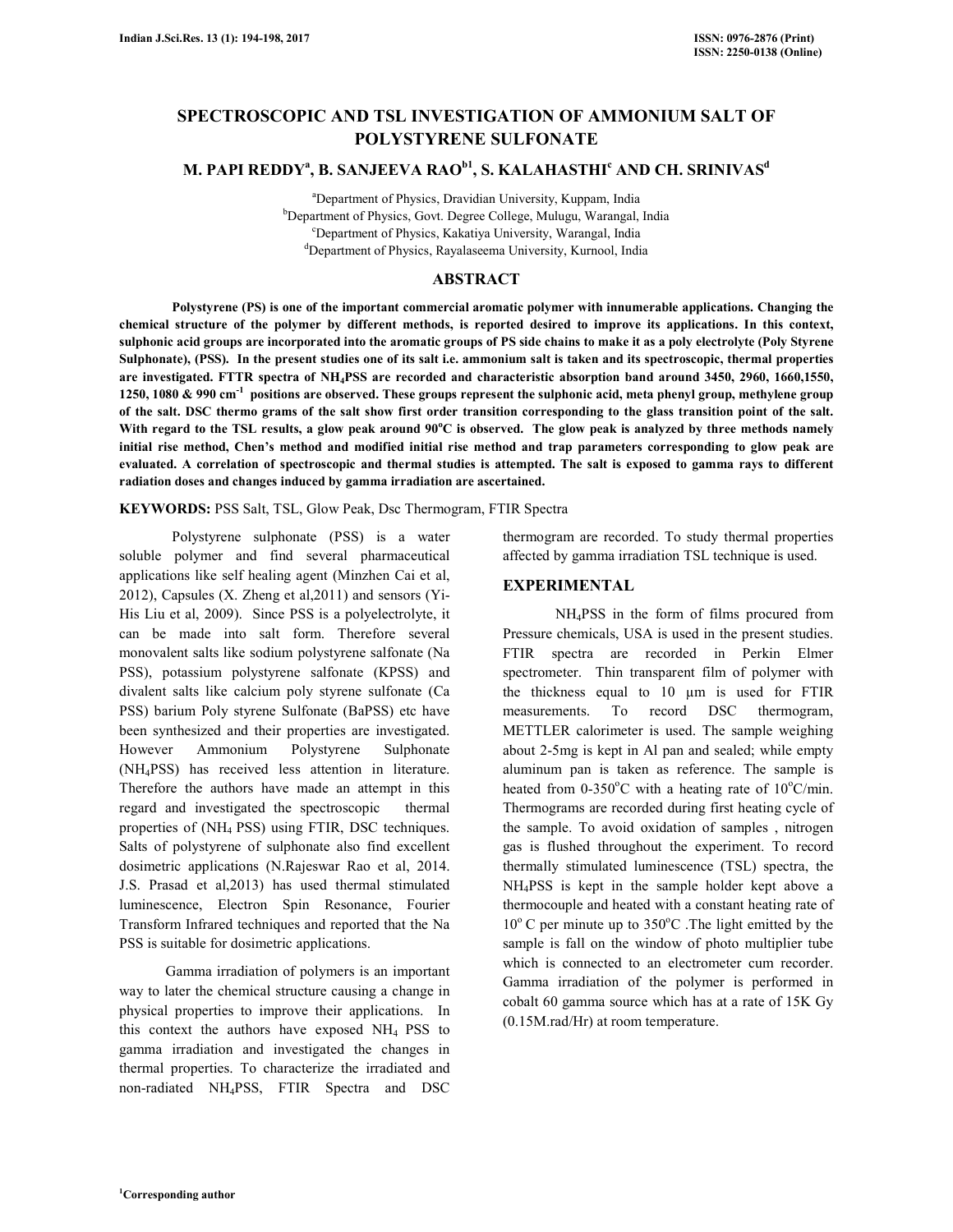#### **RESULTS AND DISCUSSION**

#### **FTIR Studies**

FTIR spectrum of NH<sub>4</sub> PSS is as shown in Fig. 1.PSS posses various absorption bands corresponding to the chemical structure of polymer. Prominent among these bands are (1) sulfonic acid groups which show these bands are (1) sulfonic acid groups which show<br>absorption bands in the region of 3490-3150, 1260-1150, 1090 -1010  $\,$  Cm<sup>-1</sup> . (2) meta phenyl group, with absorption bands, at 1640-1570, 1530-1470, 1192 1470, 1192-1140, 1100-1070 and 1062-1030cm -1 (3) methyl/methylene 1100-1070 and 1062-1030cm<sup>-1</sup> (3) methyl/methylene group gives characteristic absorption bands in the region of  $2960-2840 \text{cm}^{-1}$  (6) .These bands are listed in  $table(1)$ These bands are listed in<br>**Figure 1: FTIR Spectrum of NH<sub>4</sub>PSS** 



| S. No          | Absorption band<br>position cm <sup>-1</sup> | Intensity      | Assignment |
|----------------|----------------------------------------------|----------------|------------|
|                | 3446                                         | Broad/Intense  | Cat I      |
| $\overline{2}$ | 2924,2854                                    | Small/medium   | Cat III    |
| 3              | 1632                                         | Sharp/Intense  | Cat II     |
| 4              | 1503                                         | Medium/intense | Cat II     |
| 5              | 1174                                         | <b>Broad</b>   | Cat II, II |
| 6              | 1036                                         | Medium         | Cat III    |
| 7              | 1008                                         | Intense        | Cat I      |
| 8              | 833                                          | Medium         | Cat II     |
| 9              | 775                                          | Medium         | Cat I      |

**Table: 1 FTIR assignments of NH4PSS** 

# **DSC Studies**



#### **Figure 2: DSC Thermogram of NH <sup>4</sup>PSS**

Thermogram consists of first order transition cum small endothermic around 80°C and an exothermic peak around  $360^{\circ}$ C. The glass transition temperature Tg of polystyrene is around 85°C. The glass transition temperature in a DSC thermogram is DSC thermogram of NH4 PSS is as shown in Fig.2. Thermogram consists of first order accompanied with a first order transition. Together with a baseline shifts, a small endothermic peak at  $90^{\circ}$ C are observed .In the presence of such endothermic transition in the glass transition region is reported previously (Z.Bashir et al, 1994). Due to the s as shown in Fig.2. Thermogram consists<br>accompanied with a first order transition.<br>h a baseline shifts, a small endothermic<br>care observed .In the presence of such<br>transition in the glass transition region is presence of moisture together with enthalpy relation effects, the endothermic transition is accompanied with base line shift (J.R.Prescott et al, 1998 J.R.Prescott al, 1998).Therefore the first order transition observed for  $NH_4$ PSS of 360<sup>0</sup>K is assigned to be due to the Tg of polymer. The Tg of PS is  $100^{\circ}$ C; while for NH<sub>4</sub> PSS the Tg is of 80 $^{\circ}$ C. The decrease of Tg is to be due to the presence of polar groups due to which chain stiffness increases increases causing an decrease of Tg. The second peak at  $360^{\circ}$ C is assigned to be due to chemical decomposition of polymer at higher temperatures.

#### **TSL Studies**

TSL spectra of unirradiated and irradiated NH4PSS are shown as curve 1 and curve 2 in Fig.3. The spectrum posses two glow peaks centered around  $90^{\circ}$ C ( peak1 ) and  $120^{\circ}$ C (Peak2). On irradiation both the peaks are shifted to low temperature (84<sup>o</sup>C and  $105^{\circ}$ C); while peak intensity is slightly decreased. With the regard to the origin of peak1, the peak is observed near the glass transition temperature of the observed near the glass transition temperature of the polymer i.e,  $80^{\circ}$ C. By incorporating sulphonic acid groups, Glass transition temperature (Tg) of polystyrene groups, Glass transition temperature  $(Tg)$  of polystyrene<br>is around  $100^{\circ}$ C. The Tg of polymer may shift to either of unirradiated and irradiated<br>curve 1 and curve 2 in Fig.3.<br>wo glow peaks centered around<br> $C^{\circ}$ C (Peak2). On irradiation both<br>to low temperature (84 $\circ$ C and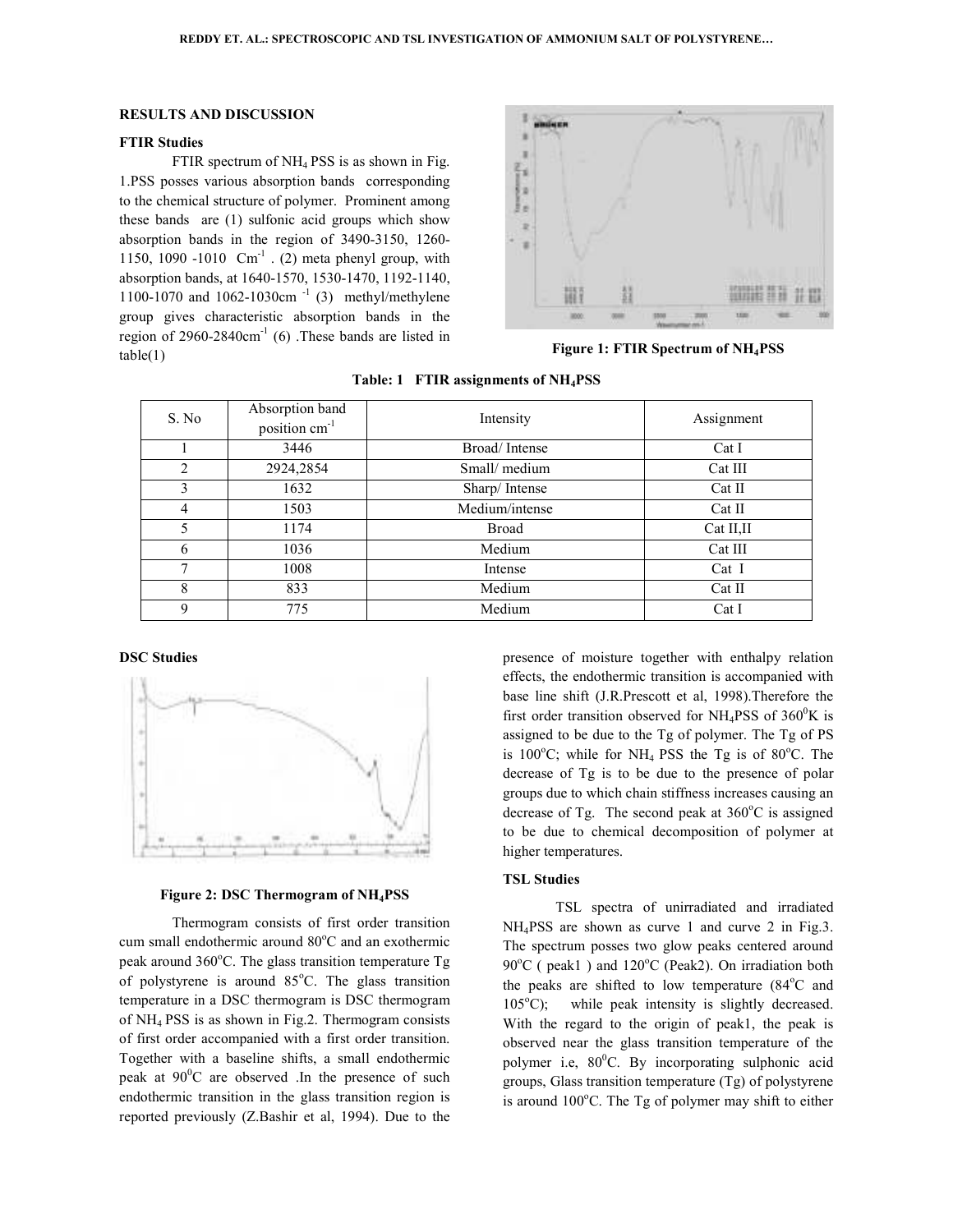low or higher temperature depending on the nature of incorporated functional groups. Due to the presence of sulphonic acid groups in the NH4PSS, the first order transition is observed near the Tg of PS. Therefore peak 1 is thought to be associated with the glass transition temperature of NH4PSS.



**Figure 3: TSL Spectra of un-irradiated (curve1) and irradiated (curve 2) NH4 PSS** 

 On irradiation, the glow peak1 is shifted to low temperature i.e.,  $84^{\circ}$ C; While peak intensity is increased. WuJi-Lan et al,1981 have investigated gamma irradiation effects in NaPSS using ESR technique. Formation of  $SO_4$  radicals and macro radicals is reported. Gamma irradiation of PSS causes cleavage of sulphonic acid group; which inturn forms -  $SO^{-}_{4}$  (5) radicals resulting in the formation of macro radicals. The G values for formation of these free radicals is calculated(J.S.Prasad et al,2013) and the results suggest that the G value for formation  $SO_4$ radicals nearly 1000 times larger than the G values of free radicals with long life. i.e, macroradicals. They have further reported that the incident gamma energy is dissipate through the side chains of the NaPSS forming radicals 1 and 2. With the cleavage of polar groups, the decrease of Tg is expected as observed in the present studies. With regard to radiation effects in polymers and copolymers MA AMPS(B.Sanjeeva Rao et al, 2002), AA AMPS (B.Sanjeeva Rao et al, 2005) containing sulphonic acid groups, chain cleavages preferably occurs through the cleavage of sulphonic acid groups only. The So<sub>4</sub> radicals may lose and or trap free electrons to form different types of ions, which in turn recombine to produce observed luminescence peaks of NH4PSS.

With regard to peak2 observed at  $120^{\circ}$ C, to the peak is assigned to be due to the chemical transformation occurring in the polymer on irradiation and further thermal treatment. Due to the chain cleavage a decrease in chain lengths and decrease of molecular weight is expected. Therefore NH4PSS with

lesser molecular weight and chain length, the chemical transformation may occurs at a lower temperature than the unirradiated polymer.

 Activation energy corresponding to the glow peaks has been calculated by three methods namely 1. Initial rise method 2. Chen's method and3. Modified Initial rise method. Method of analysis the glow peaks by the three methods and evaluation of activation energy is described in detail by the authors previously (B.Sanjeeva Rao et al, 1993). With regard to the initial rise method a plot of inverse of temperature(1/T) and log I is drawn and shown as curve 1(is for peak1) and curve 2 peak2 fig 4. From the slope of the straight line the values of activation is calculated and the values are as listed in the Table 2.



**Figure 4: plot of 1/T Vs log I (initial rise method) for peak P<sup>1</sup>**



# **Figure 5: plot of 1/T Vs log I by (initial rise Method) for peak P<sup>2</sup>**

 With regard to analysis of glow peaks by Chen's method the values of ω, τ and δ are calculated from the experimental glow peaks and the values are substituted in equation given by Chen's (R .Chen, 1969) to calculate activation energy using first and second order kinetics of trap decay. The values of the  $E_a$  are listed in the table 3 (peak1) and table 4 (peak 2).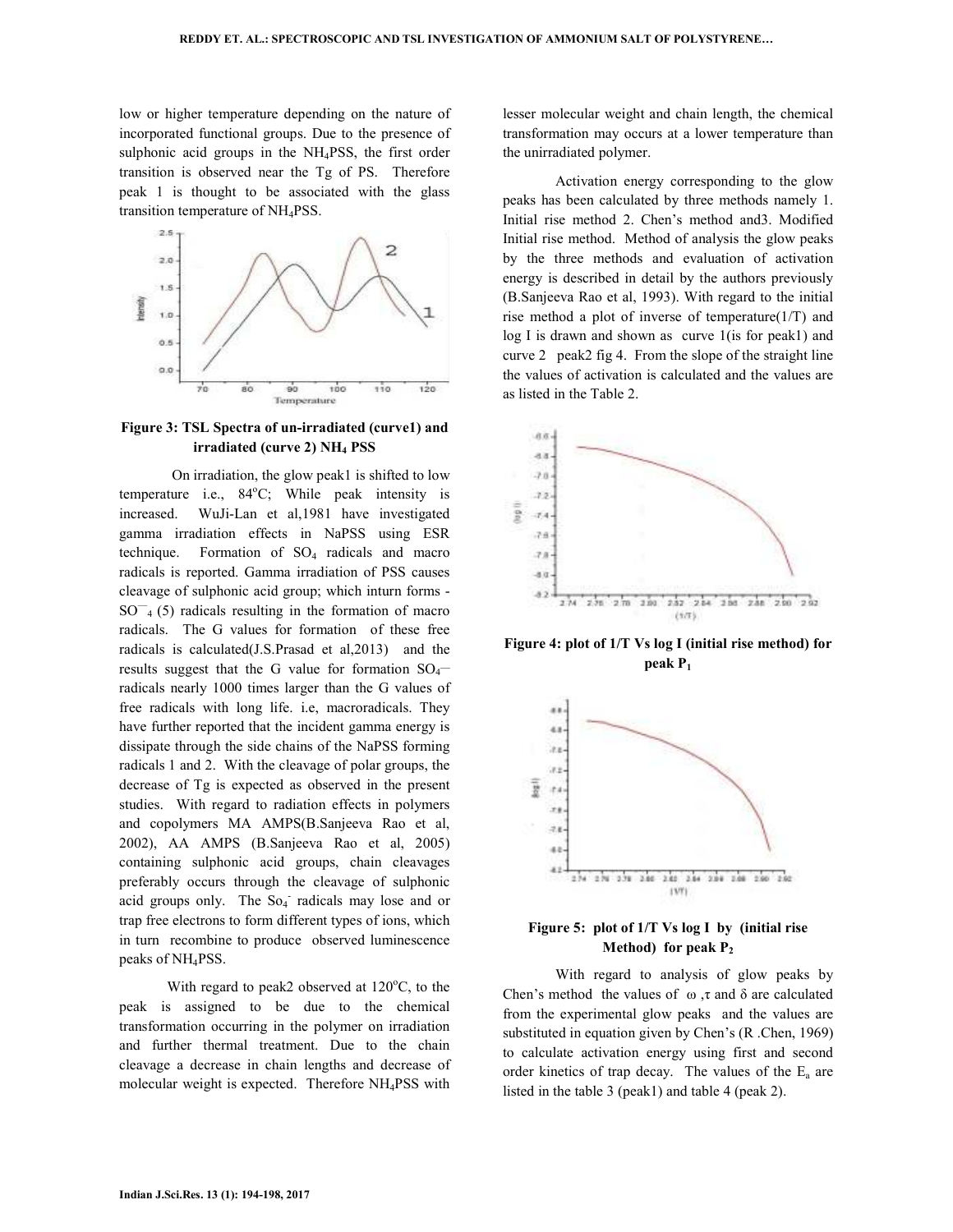| SNo | peak | $\omega$ |      |                      |     | Activation energy (eV)       |            |      |          |      |        |
|-----|------|----------|------|----------------------|-----|------------------------------|------------|------|----------|------|--------|
|     |      |          |      |                      | Tp  | I Order                      |            |      | II Order |      |        |
|     |      |          |      |                      |     | $\mathrm{E}_\mathrm{\omega}$ | $L_{\tau}$ | Ēδ   | ட்       | ட    | ⊷      |
|     |      | 20       |      |                      | 95  | 1.19                         | 1.18       | 1.19 | 1.28     | 1.26 | . . 34 |
|     |      | 18.4     | 10.8 | −<br>.6 <sub>1</sub> | 120 | $\bigcap$ 1                  | 1.29       | 1.34 | 1.46     | 1.35 | 1.60   |

**Table 3: Trap Parameters of irradiated NH4PSS** 

|  |  | Table 2: Trap Parameters of unirradiated NH <sub>4</sub> PSS |  |  |  |  |  |
|--|--|--------------------------------------------------------------|--|--|--|--|--|
|--|--|--------------------------------------------------------------|--|--|--|--|--|

| SNo | peak | $\omega$ |               |  |     | Activation energy (eV) |                |          |                   |          |              |
|-----|------|----------|---------------|--|-----|------------------------|----------------|----------|-------------------|----------|--------------|
|     |      |          |               |  | Tp  | I Order                |                | II Order |                   |          |              |
|     |      |          |               |  |     | $E_{\omega}$           | Е<br><b>LA</b> | ᠇        | −<br>$E_{\omega}$ | Ð<br>ш., | $E_{\delta}$ |
|     |      | 13.6     | $^{\prime}.6$ |  | 84  | 1.25                   | 1.25           | 1.25     | .36               | 1.33     | 1.44         |
| ∼   | D    | 12.8     | cο<br>J.ŏ     |  | 110 | 1.43                   | 1.56           | 1.33     | 1.62              | 1.66     | 1.59         |



**Figure 6: Plot of 1/T Vs log I by (modified initial rise method) Peak P<sup>1</sup>**



**Figure 7: Plot of 1/T Vs log I by ( modified initial rise method) peak P<sup>2</sup>**

The values suggest that the activation energy of irradiated NH4PSS is less than the values of unirradiated polymer. Due to the cleavage of chain by gamma irradiation, the degradation of polymer occur reducing the molecular weight. Therefore traps may be released at a earlier temperature than the unirradiated polymer. Since the plot of  $1/T - log(I)$  graphs of initial rise method are far from linear shape, modified initial rise method is applied to evaluate activation energy (B.Sanjeeva Rao et al, 1993). For this purpose the glow peaks are simulated using values listed in the table 4.

**Table 4: Parameters employed to stimulate glow peak (p1)** 

| SNo | Condition    | Ymax | $S\Lambda$ | T0I |
|-----|--------------|------|------------|-----|
|     | Unirradiated |      |            | 95  |
|     | Irradiated   |      | 6          | 84  |

 The theoretical intensity values obtained by computer simulation techniques are taken to plot 1/T – log( I) graph, curve 1 Fig 5 and Correspond to unirradiated polymer, while curve 2 Fig. 5 correspond to irradiated polymer. From the slope of the straight line, the value of activation energy is calculated as listed in Table 5.

 A Comparison in values of activation energy (Ea) by the three methods is made and the values are listed in table 5. The data suggest that (Ea) is almost same by the three methods.